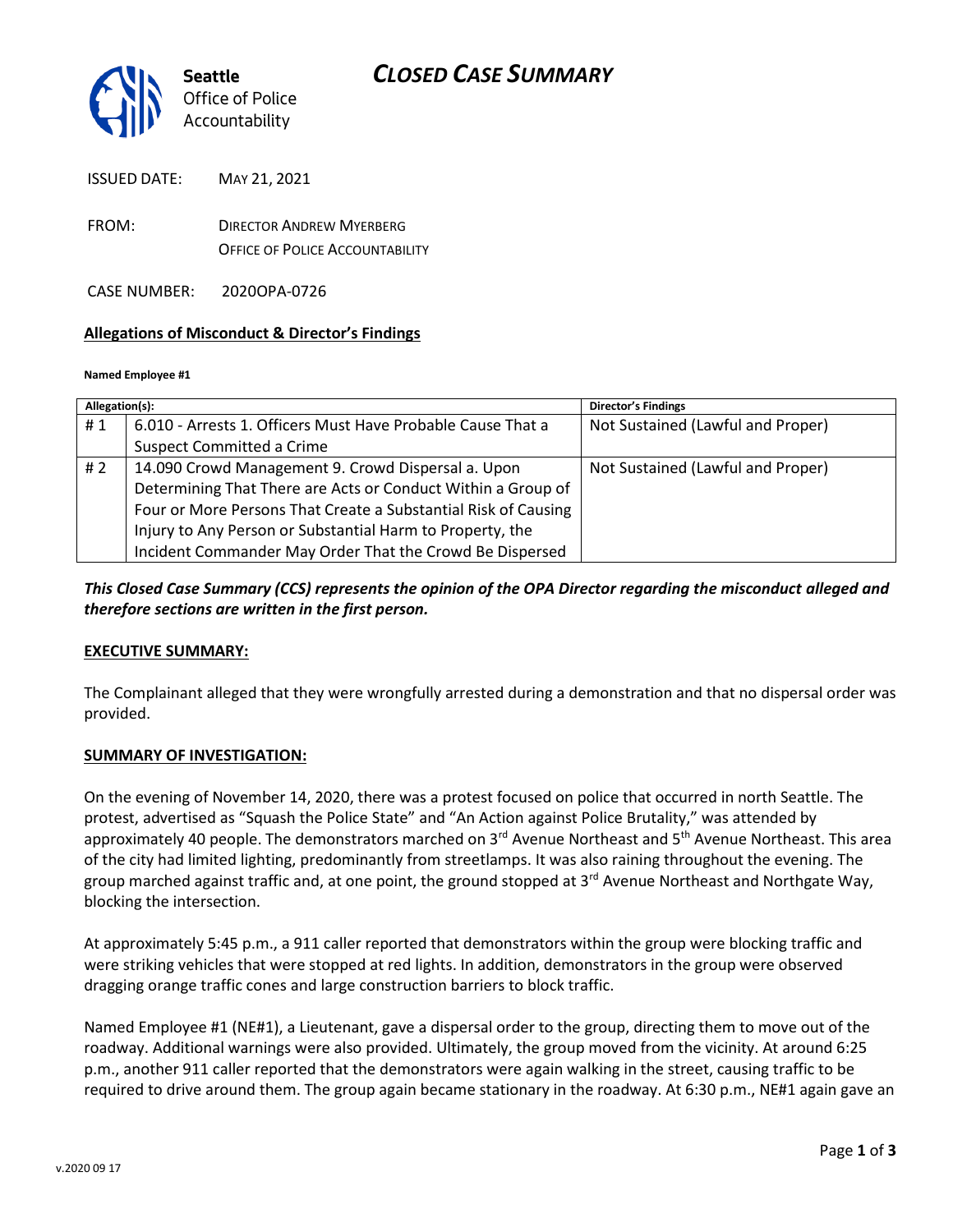

## *CLOSED CASE SUMMARY*

OPA CASE NUMBER: 2020OPA-0726

order to disperse. NE#1 then provided authorization for arrests to be made of demonstrators who remained in the roadway.

The Complainant was one of the individuals who was arrested. At the time the Complainant was arrested, they were part of the group within the roadway. When officers tried to take another individual into custody, the Complainant held onto that individual and tried to pull the individual away. Both the Complainant and the individual went down to the ground. The Complainant was then taken into custody.

The Complainant later filed an OPA complaint alleging that they were arrested without probable cause. The Complainant further stated that no dispersal order was provided and that no warning was given before officers began rushing in and making arrests. This OPA investigation ensued.

### **ANALYSIS AND CONCLUSIONS:**

#### **Named Employee #1 - Allegation #1** *6.010 - Arrests 1. Officers Must Have Probable Cause That a Suspect Committed a Crime*

SPD Policy 6.010-POL-1 requires that officers have probable cause to believe that a suspect committed a crime when effectuating an arrest. Stated differently, where an arrest is not supported by probable cause, it violates law and Department policy. Probable cause exists when the facts and circumstances within an officer's knowledge are sufficient in themselves to support a reasonable belief that an offense has been or is being committed.

The Complainant was ultimately arrested for four separate offenses: failure to disperse – 12A.12.020; obstruction – 12A.16.010; pedestrian interference – 12A.12.015; and hindering law enforcement – 12A.16.020. If even one of these allegations was supported by probable cause, the Complainant's arrest was justified.

The Body Worn Video (BWV) for this incident confirmed that NE#1 provided a dispersal order to the demonstrators and lawfully instructed them to leave the roadway. When the Complainant, along with other demonstrators, did not do so, she engaged in a failure to disperse. Moreover, the Complainant and the other demonstrators walking in and against traffic, blocking intersections, and placing items in the roadway presented a danger to motorists and the demonstrators themselves. This was particularly the case given the limited light and visibility, the fact that it was evening, the ongoing rain, and the Complainant and others wearing dark clothing. This constituted pedestrian interference. Lastly, the Complainant's decision to remain in the roadway even after receiving an order to disperse, as well as their attempts – as captured on BWV – to prevent another demonstrator from being arrested constituted obstruction and hindering law enforcement.

As there was lawful authority to arrest the Complainant for numerous crimes, OPA recommends that this allegation be Not Sustained – Lawful and Proper.

Recommended Finding: **Not Sustained (Lawful and Proper)**

### **Named Employee #1 - Allegation #2**

*14.090 Crowd Management 9. Crowd Dispersal a. Upon Determining That There are Acts or Conduct Within a Group of Four or More Persons That Create a Substantial Risk of Causing Injury to Any Person or Substantial Harm to Property, the Incident Commander May Order That the Crowd Be Dispersed*